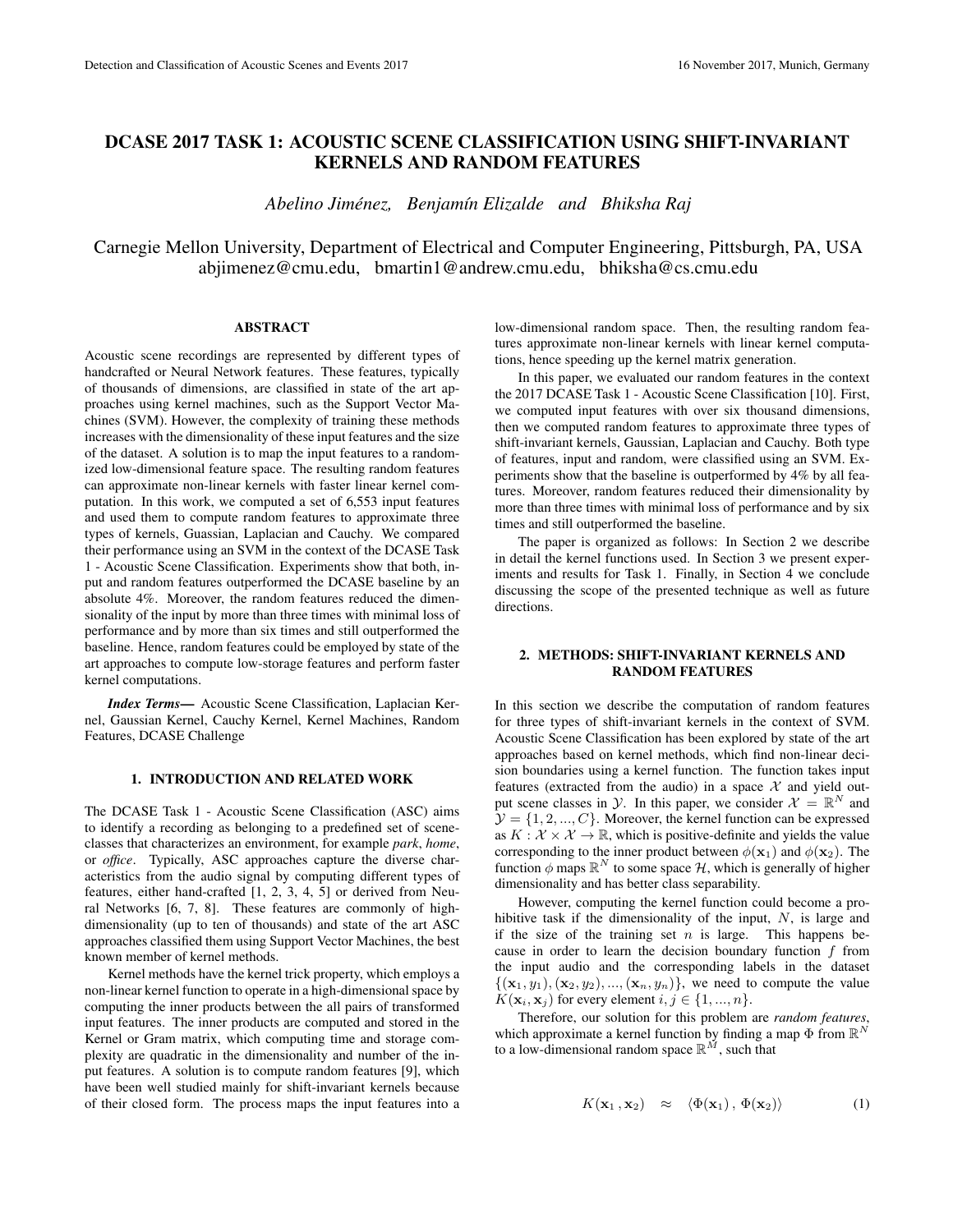Although different random features mappings have been proposed for different kernel functions [11] [12], we focused on random features for *shift-invariant* kernels. We say that a kernel is shift-invariant if for any  $\mathbf{x}_1, \mathbf{x}_2, \mathbf{z} \in \mathbb{R}^N$ 

$$
K(\mathbf{x}_1 + \mathbf{z}, \mathbf{x}_2 + \mathbf{z}) = K(\mathbf{x}_1, \mathbf{x}_2)
$$
 (2)

Which is equivalent to say that, for any  $x_1$  and  $x_2$ 

$$
K(\mathbf{x}_1, \mathbf{x}_2) = K(\mathbf{x}_1 - \mathbf{x}_2, \mathbf{0}) \tag{3}
$$

Shift-invariant kernels have been proven to admit a closed form of computing random features as stated by the use of the Bochner's theorem [9]. The function to compute random features  $\Phi : \mathbb{R}^N \to$  $\mathbb{R}^M$  is given by

$$
\Phi(\mathbf{x}) = \sqrt{\frac{2}{M}} \cos{(\mathbf{W}\mathbf{x} + \mathbf{b})}
$$
(4)

where **W** is a  $M \times N$  matrix, **b** is a vector with M components and the cos function is element-wise. The randomness comes from the generation of the components of  $W$  and  $b$ , where  $b_i$  comes from a uniform distribution between 0 and  $2\pi$ , and  $w_{ij}$  comes from the Fourier Transform of the function  $g(\delta) = K(\delta, 0)$ . Therefore, the approximation stated in equation 1, depends on the kernel function involved and the distribution used to generate the matrix  $W$ .

In this paper, we focus on three well studied shift-invariant kernel functions, Gaussian, Laplacian and Cauchy. Their definition and corresponding distributions used to generate random features are described below.

#### 2.1. Gaussian Kernel and Random Features

The Gaussian kernel, also known as Radial Basis Kernel, is perhaps the most popular after the Linear kernel. The Gaussian function employs the  $\ell_2$  norm and we define,

$$
K(\mathbf{x}_1, \mathbf{x}_2) = \exp\left(-\gamma \|\mathbf{x}_1 - \mathbf{x}_2\|_2^2\right) \tag{5}
$$

To compute the random features, we generate the components of the matrix W according to a Gaussian distribution as follows,

$$
w_{ij} \sim \mathcal{N}(0, 2\gamma)
$$

#### 2.2. Laplacian Kernel and Random Features

The Laplacian kernel is similar to the Gaussian, but the main difference is that it employs the  $\ell_1$  norm, where  $\|\mathbf{x}\|_1 = \sum_{i=1}^N |x_i|$ . In this work, we consider the Laplacian kernel,

$$
K(\mathbf{x}_1, \mathbf{x}_2) = \exp(-\gamma \|\mathbf{x}_1 - \mathbf{x}_2\|_1) \tag{6}
$$

To compute the random features, we generate the components of the matrix W according to a Cauchy distribution as follows,

$$
w_{ij} \sim \text{Cauchy}(0, \gamma)
$$

#### 2.3. Cauchy Kernel and Random Features

The Cauchy kernel is less known in comparison to the previous two and computing this kernel can be even a more expensive task with high-dimensional vectors due to its mathematical form, hence benefiting more from the speed of processing random features. We define the kernel,

$$
K(\mathbf{x}_1, \mathbf{x}_2) = \prod_{i=1}^N \frac{1}{1 + \gamma^2 (x_{1i} - x_{2i})^2}
$$
(7)

To compute the random features, we generate the components of the matrix  $\bf{W}$  according to a Laplace distribution,

 $w_{ij} \sim \text{Laplace}(0, \gamma)$ 

#### 2.4. Training SVMs with Random Features

An SVM is a kernel method that can perform non-linear classification by solving the quadratic optimization of the dual form and taking advantage of the kernel trick [13]. The kernel trick uses a nonlinear function to map the input features into a high-dimensional feature space by computing the kernel matrix.

An SVM using a non-linear shift-invariant kernel using the input features could be approximated by a linear SVM using the random features. The kernel matrix resulting from computing the inner product between the random features correspond to an approximation of the kernel matrix using the input features and the shiftinvariant kernel. The linear computation has an important implication because there are libraries optimized for these problems.

#### 3. EXPERIMENTAL SETUP AND RESULTS

Our two set of experiments addressed the DCASE Task 1 - Acoustic Scene Classification [10]. We evaluate and compare the performance of the input features using SVMs with three non-linear shiftinvariant kernels against the random features corresponding to the three kernel types using linear SVMs. Both pipelines are illustrated in Figure 1.



Figure 1: The acoustic scene dataset is used to extract input features for each recording. Then, the input features are used to train the SVM in two different ways. One is to pass the features directly to a non-linear shift-invariant kernel SVM, and the other is to first compute the random features and then pass them to a linear kernel SVM. Lastly, the trained SVM is used for multi-class classification on the test recordings.

#### 3.1. Acoustic Scene Dataset

For our experiments we used the development set of the "DCASE: TUT Acoustic Scenes 2017" dataset [14]. It consists of recordings from various acoustic scenes of 3-5 minutes long divided into 4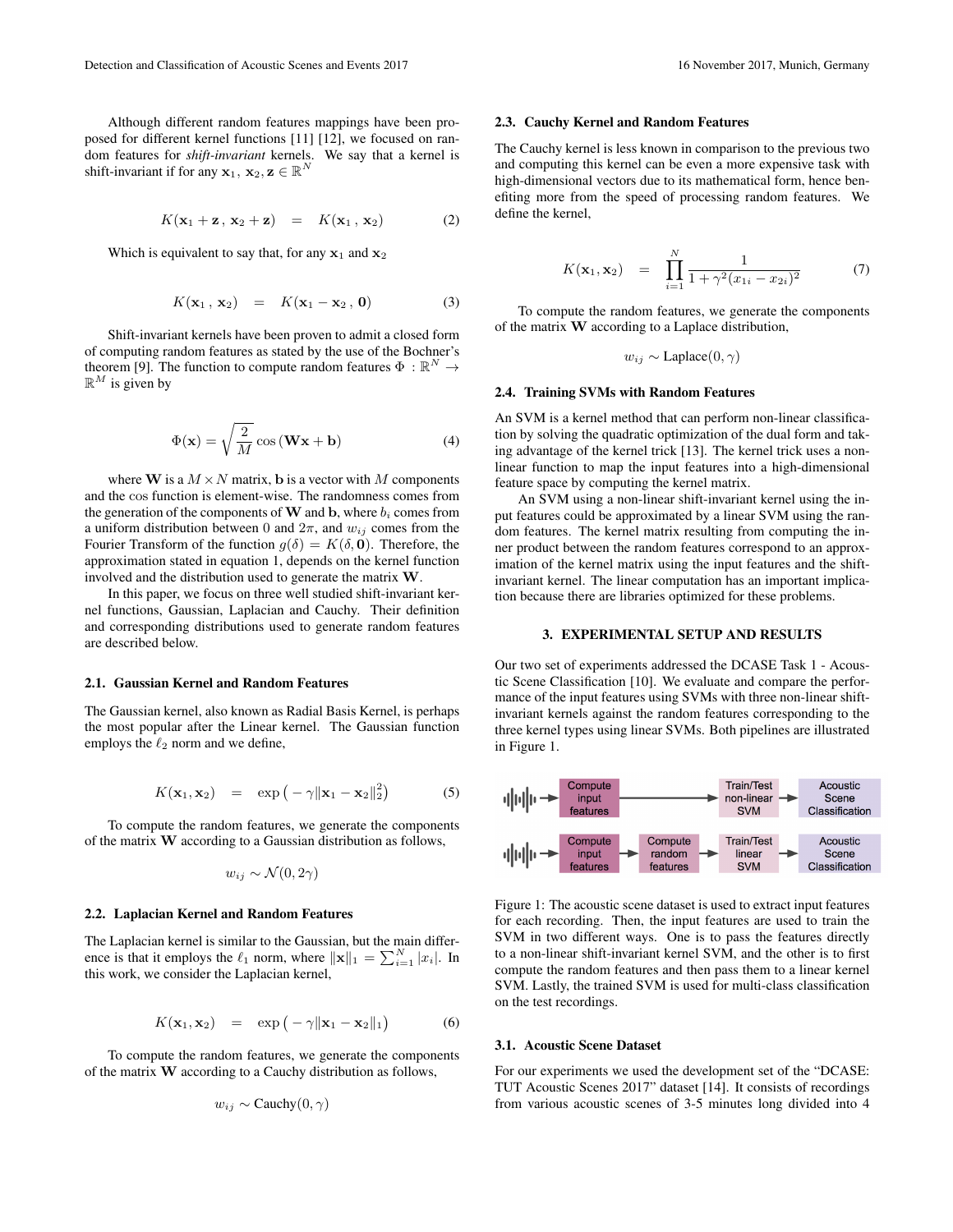cross-validation folds. The original recordings were then split into segments with a length of 10 seconds. Recordings were made using a binaural microphone and a recorder using 44.1 kHz sampling rate and 24 bit resolution. The 15 acoustic scenes are: *Bus, Cafe / Restaurant, Car, City center, Forest path, Grocery store, Home, Lakeside beach, Library, Metro station, Office, Residential area, Train, Tram, Urban park.*

# 3.2. Compute Input Features

We extracted a large set of audio features proposed in [3], which are later used to compute the random features. The set include different features to capture different information from the acoustic scenes, which consist of multiple sound sources. The set is computed with the open-source feature extraction toolkit openSMILE [15] using the configuration file *emolarge.conf*. The features are divided in four categories: cepstral, spectral, energy related and voicing and are extracted every 10 ms from 25 ms frames. Moreover, included are functionals, such as mean, standard deviation, percentiles and quartiles, linear regression functionals, or local minima/maxima. The total dimensionality of the feature vector is 6,553.

# 3.3. Input Features and Non-linear SVM

The first set of experiments aimed to evaluate our large set of input features and non-linear SVMs in ASC. We used the input features to train the three types of non-linear shift-invariant SVMs, also, we included the linear kernel (without random features). The SVM parameter C was tuned using a search grid on the linear kernel and was fixed in all cases to  $C = 100$  and the performance was measured using accuracy. The accuracy is the average classification accuracy over the 4 validation folds provided for this challenge. Additionally, we explored different values for  $\gamma$ , obtaining the best results with  $\gamma = 2^{-18}$  for Gaussian Kernel,  $\gamma = 2^{-14}$  for Laplacian Kernel, and  $\gamma = 2^{-8}$  for Cauchy Kernel. Before training the models, in each fold we normalized the input features with respect to the training set. We computed the mean and the standard deviation using each feature file and then subtracted the mean and divided by the standard deviation every file in the training and the testing sets.

The classification performance for all kernel types was similar as shown in Table 1. Generally, non-linear kernels tend to perform better than linear kernels for ASC [1]. However, it's not uncommon to have a similar performance if the class separability given by the features is not so complex, which could be our case. Among our best classified scene-classes we have *Bus*, *Cafe/Restaurant* and *Grocery store* with improvements of up to 25%.

### 3.4. Random Features and Linear SVM

The second set of experiments aimed to show that the use of random features and linear SVM have a similar performance to the non-linear SVMs. For this, we used the training and testing input features to compute the random features corresponding to each of the three shift-invariant kernels described in Section 2. Then, these random features were used to train the SVM with linear kernel.

The performance of employing the random features indeed compared to the one of the input features with non-linear SVM as shown in Table 2. We can see that the results improve as M, the dimensionality of the random features increases, hence showing minimal loss of performance compared to the previous non-linear SVMs. Notice that  $M$  is always lower than the original dimensionality of our input features. If we would have further increased the

value of  $M$ , we would have an improvement of performance until convergence to the values from Table 1.

#### 3.5. Acoustic Scene Classification

The reported DCASE baseline  $<sup>1</sup>$  was tailored to a multi-class sin-</sup> gle label classification setup, with the network output layer consisting of softmax type neurons representing the 15 classes and framebased decisions were combined using majority voting to obtain a single label per classified segment. The classification resulted in 74.8% accuracy, which was outperformed by an absolute 4% using the input features and the SVM with Laplacian Kernel.

In relation to random features, we can observed that already with a reduction of dimensionality of  $M = 2^{10} = 1024$ , we obtained a similar performance to the DCASE baseline (74.8%) for the Gaussian (75.3%) and the Cauchy (75.1%) kernels. Thus, reducing the dimensionality up to one sixth from the original 6,553 dims. Moreover, with a reduction of dimensionality of  $M = 2^{12} = 4096$ , we obtained a minimal loss of an absolute 1% for the Gaussian and Cauchy kernels. Note that for the DCASE challenge we submitted a system using the input features and the Laplacian kernel SVM. The overall classification was 60% in comparison to the reported baseline of 61%.

The advantage of random features is that they can reduce significantly the amount of the storage and the computational processing by reducing the dimensionality and using linear inner products. Unlike other dimensionality reduction methods, such as PCA, the technique presented in this paper does not need heavy computation cost, like computing eigenvectors, but we just need to generate random numbers with the appropriate kernel-related distribution. Moreover, other machine learning algorithms that employ kernels could be benefited.

Multiple applications can take advantage of random features. For example, state of the art techniques are currently dealing with features of over 10,000 dims and with hundreds of thousands of segments [6, 7, 8], which are then passed to linear SVMs. Another example is when the audio is recorded on local devices and sent to the cloud, this technique helps to compress information by reducing the cost of transmission and preserve privacy. For instance, we can compute the random features keeping the parameters  $W$  and  $b$ private. Thus, we can still process the transformed data in the cloud with linear models without revealing the actual data.

### 4. CONCLUSIONS

In this paper we have addressed Task 1 - Acoustic Scene Classification and have outperformed the baseline accuracy by 4% using a large set of acoustic features and non-linear SVMs. Additionally, we computed random features that approximated three types of shift-invariant kernels, which were passed to a linear SVM. We showed how the dimensionality can be decreased by one sixth with a minimal degradation of performance of about 1%. The results may have significant implications in the big data context, where high dimensional features must be stored and quickly processed.

### 5. REFERENCES

[1] D. Giannoulis, E. Benetos, D. Stowell, M. Rossignol, M. Lagrange, and M. D. Plumbley, "Detection and classification of

<sup>1</sup>http://www.cs.tut.fi/sgn/arg/dcase2017/challenge/task-acoustic-sceneclassification